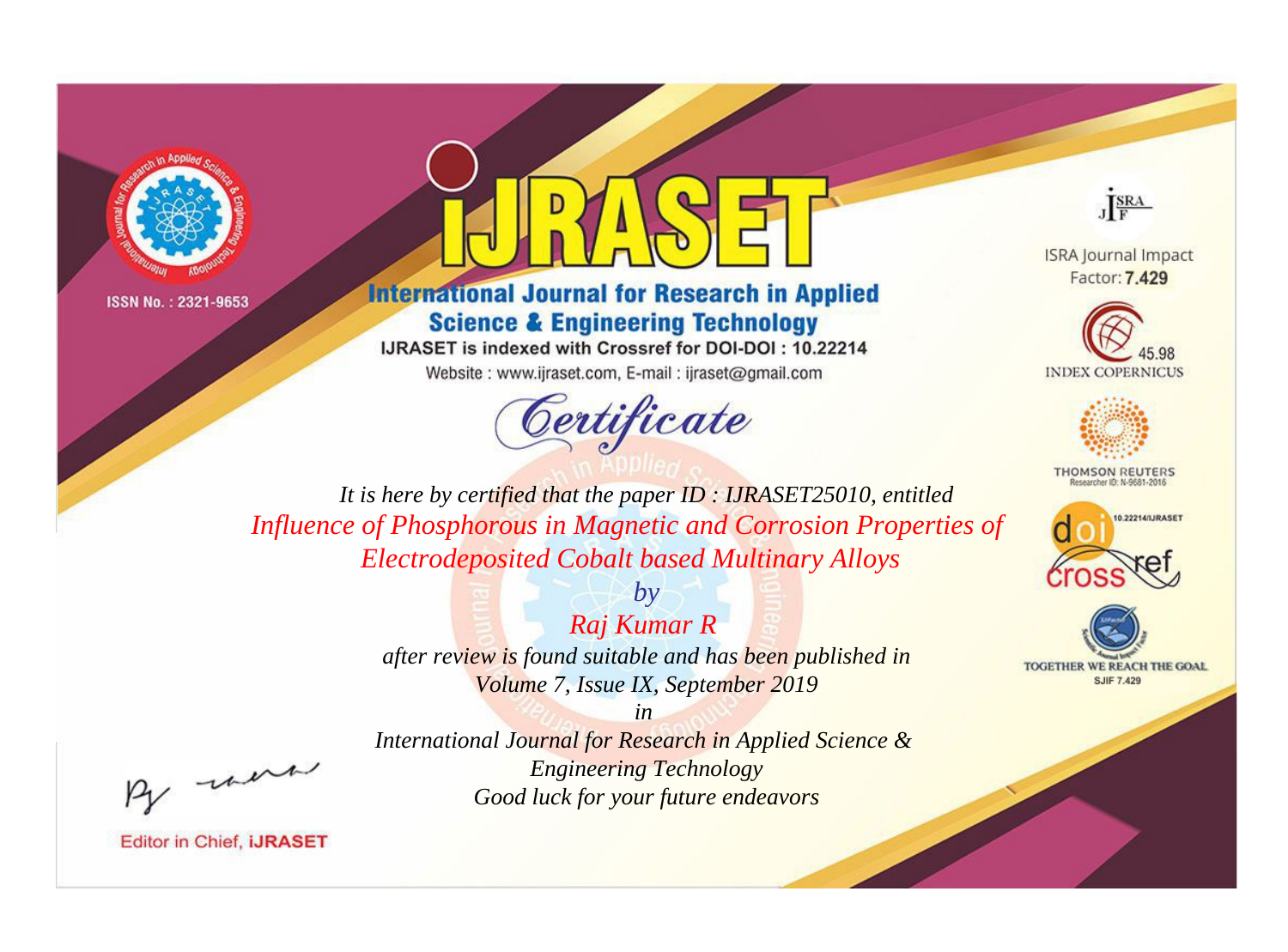



# **International Journal for Research in Applied Science & Engineering Technology**

IJRASET is indexed with Crossref for DOI-DOI: 10.22214 Website: www.ijraset.com, E-mail: ijraset@gmail.com



JERA

**ISRA Journal Impact** Factor: 7.429





**THOMSON REUTERS** 



TOGETHER WE REACH THE GOAL **SJIF 7.429** 

*It is here by certified that the paper ID : IJRASET25010, entitled Influence of Phosphorous in Magnetic and Corrosion Properties of Electrodeposited Cobalt based Multinary Alloys*

> *by Gowrisankar P after review is found suitable and has been published in Volume 7, Issue IX, September 2019*

, un

*International Journal for Research in Applied Science & Engineering Technology Good luck for your future endeavors*

*in*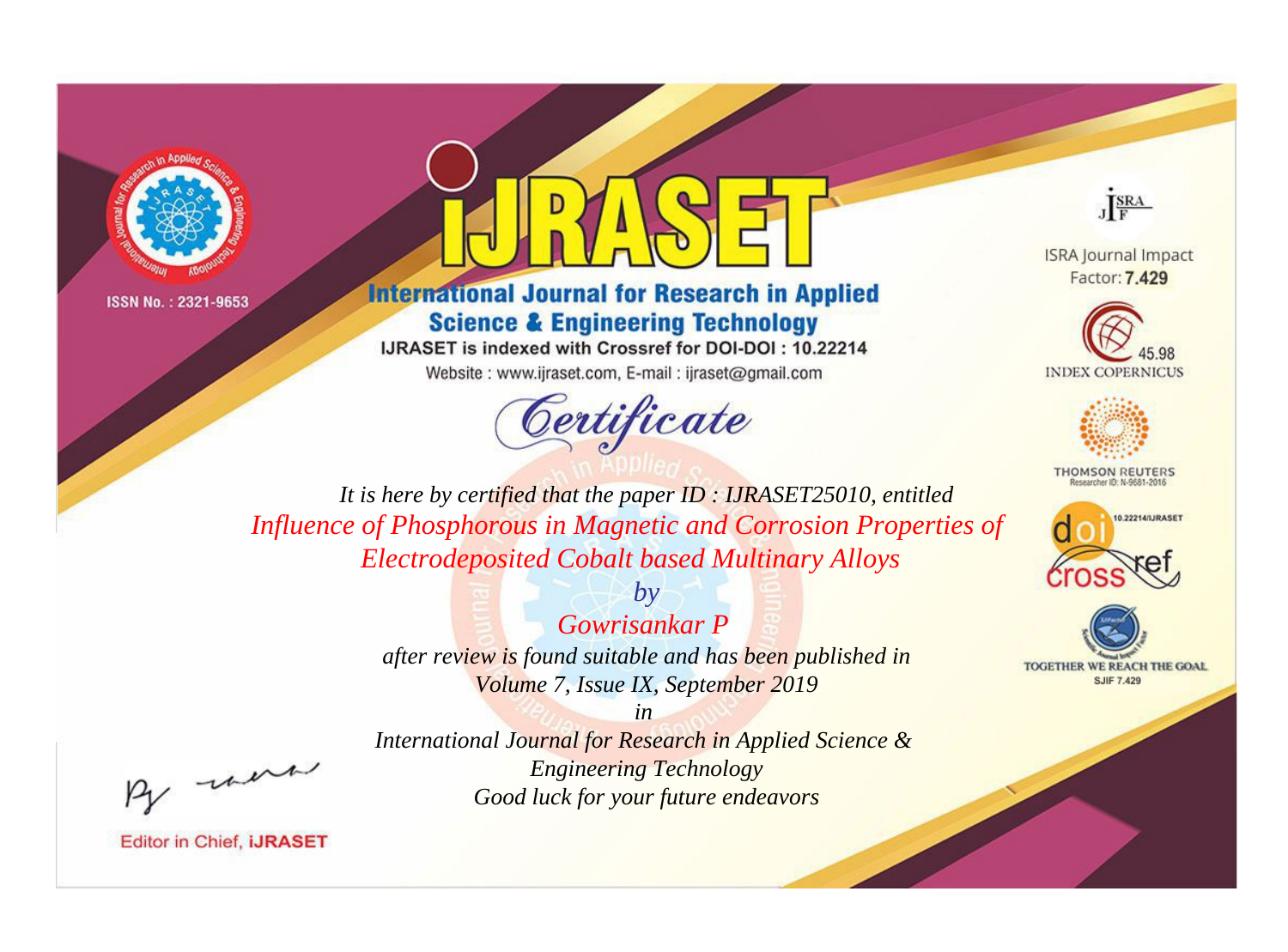



# **International Journal for Research in Applied Science & Engineering Technology**

IJRASET is indexed with Crossref for DOI-DOI: 10.22214 Website: www.ijraset.com, E-mail: ijraset@gmail.com



JERA

**ISRA Journal Impact** Factor: 7.429





**THOMSON REUTERS** 



TOGETHER WE REACH THE GOAL **SJIF 7.429** 

*It is here by certified that the paper ID : IJRASET25010, entitled Influence of Phosphorous in Magnetic and Corrosion Properties of Electrodeposited Cobalt based Multinary Alloys*

> *by Ezhil Inban Manimaran after review is found suitable and has been published in Volume 7, Issue IX, September 2019*

, un

*International Journal for Research in Applied Science & Engineering Technology Good luck for your future endeavors*

*in*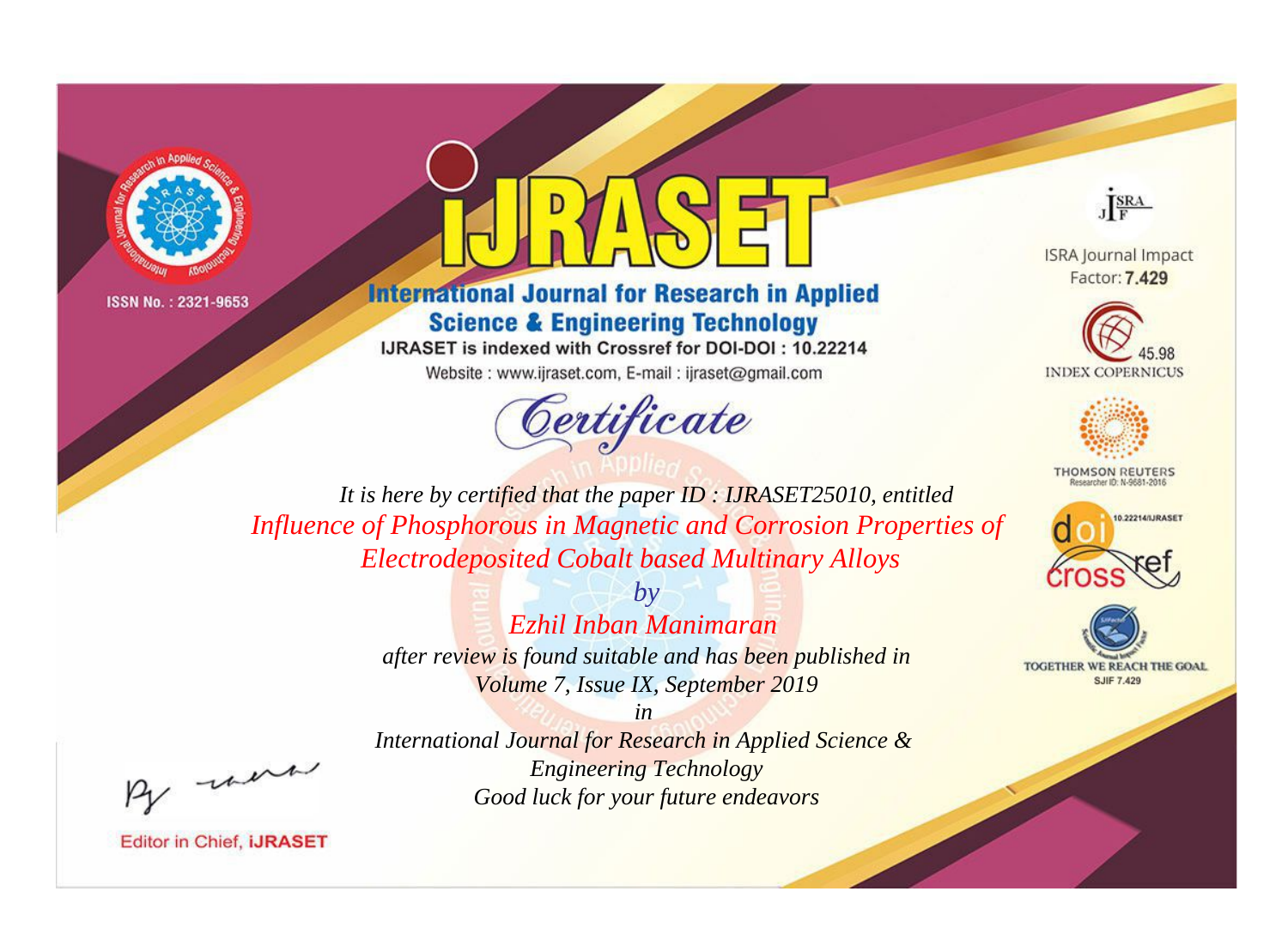



# **International Journal for Research in Applied Science & Engineering Technology**

IJRASET is indexed with Crossref for DOI-DOI: 10.22214

Website: www.ijraset.com, E-mail: ijraset@gmail.com



JERA

**ISRA Journal Impact** Factor: 7.429





**THOMSON REUTERS** 



TOGETHER WE REACH THE GOAL **SJIF 7.429** 

It is here by certified that the paper ID: IJRASET25010, entitled Influence of Phosphorous in Magnetic and Corrosion Properties of **Electrodeposited Cobalt based Multinary Alloys** 

> Rajesh P after review is found suitable and has been published in Volume 7, Issue IX, September 2019

 $b\nu$ 

were

International Journal for Research in Applied Science & **Engineering Technology** Good luck for your future endeavors

 $in$